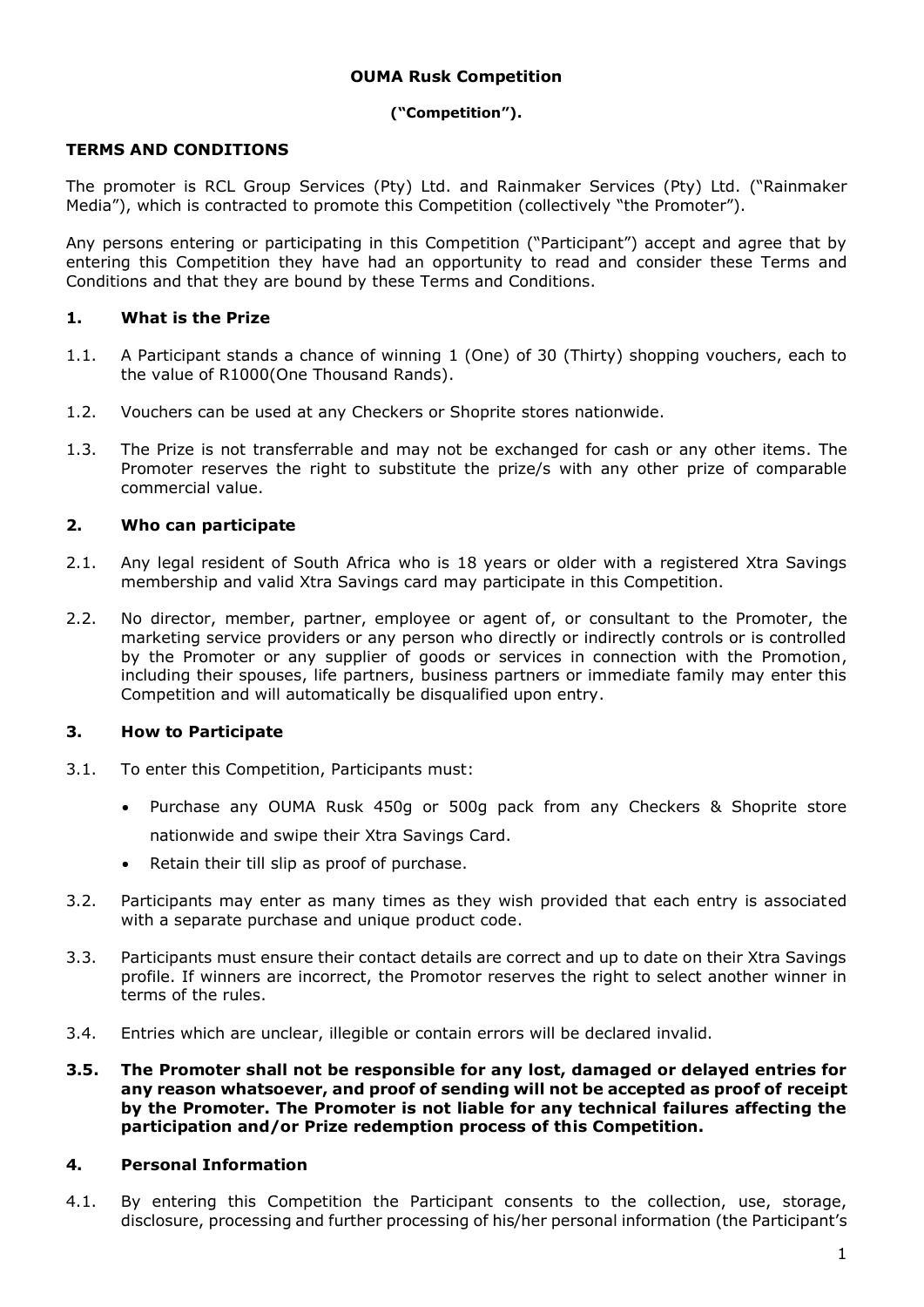name, ID number, cellphone number, address, personal preferences, and other personal information the Participant provides when entering and participating in this Competition) by the Promoter

- 4.2. The purposes for processing personal information is to: (i) conduct this Competition; (ii) facilitate the Participant's participation in the Competition; (iii) communicate with the Participant and send direct marketing communication on OUMA Rusks and similar products via SMS and email and (iv) for market and product research.
- 4.3. Should the Participant object to the processing of his/her personal information and/or receipt of direct marketing, the Participant should send an email to RCL Consumer Care at [RCLConsumerCare@rclfoods.com](mailto:RCLConsumerCare@rclfoods.com)
- 4.4. By posting any content, images, or comments on any of the Promoter's public and/or social media platform, a Participant consents to and gives the Promoter a world-wide royalty free licence to reproduce, modify, adapt and publish such content, images or comments for the purposes of promoting the Promoter's products and/or services.

# **5. Indemnity**

**5.1. By entering this Competition, the Participant unconditionally and irrevocably indemnifies and holds harmless the Promoter, as well as its holding company, its subsidiaries and any subsidiaries of its holding company, and their successors and assigns, directors, employees, agents or consultants against all and any losses, claims, proceeding, actions, damages, (direct, consequential or otherwise) liability, demands, expenses, legal costs (on an attorney and own client basis) howsoever arising out of, based upon, or in connection with (directly or indirectly) the Participant's participation in the Competition and the Prize/s.**

# **6. Duration**

- 6.1. This Competition runs from 06 June 2022 and closes at 11:59PM on 07 August 2022 ("Closing Date"). Any entries received after the Closing Date will not be considered.
- 6.2. The Promoter reserves the right to reasonably extend, shorten, suspend the time period of this Competition or terminate the Competition for technical, commercial, and/or operational reasons, or for reasons beyond its control. **This Competition, Prize and Terms and Conditions may be reasonably amended by the Promoter, at any time during the Competition. In such event, all Participants waive any rights that they may have/purport to have in terms of this Competition and acknowledge that they shall have no recourse against the Promoter whatsoever**.

# **7. Results**

- 7.1. The winners will be selected by a random draw within 1 (one) month of the Closing Date.
- 7.2. The Participant selected as the recipient of the Prize will be notified telephonically and the winner will be required to verify their details, within five days of the date on which the winner is determined. In the event that the winner cannot be successfully contacted or fails to respond to the Promoter within this time, the Promoter reserves the right to select another Participant in substitution. The names of the winners will also be published on the RCL FOODS website at [www.rclfoods.com.](http://www.rclfoods.com/)
- 7.3. The Promotor may require the winner/s to:
	- 7.3.1. provide their name, identity number, and to enable to Promotor to verify the entry;
	- 7.3.2. sign an acknowledgment of receipt of the Prize, and indemnity; and
	- 7.3.3. where the entry includes the submission of any work eligible for copyright in terms of the Copyright Act No. 98 of 1978, as amended, conclude an agreement of